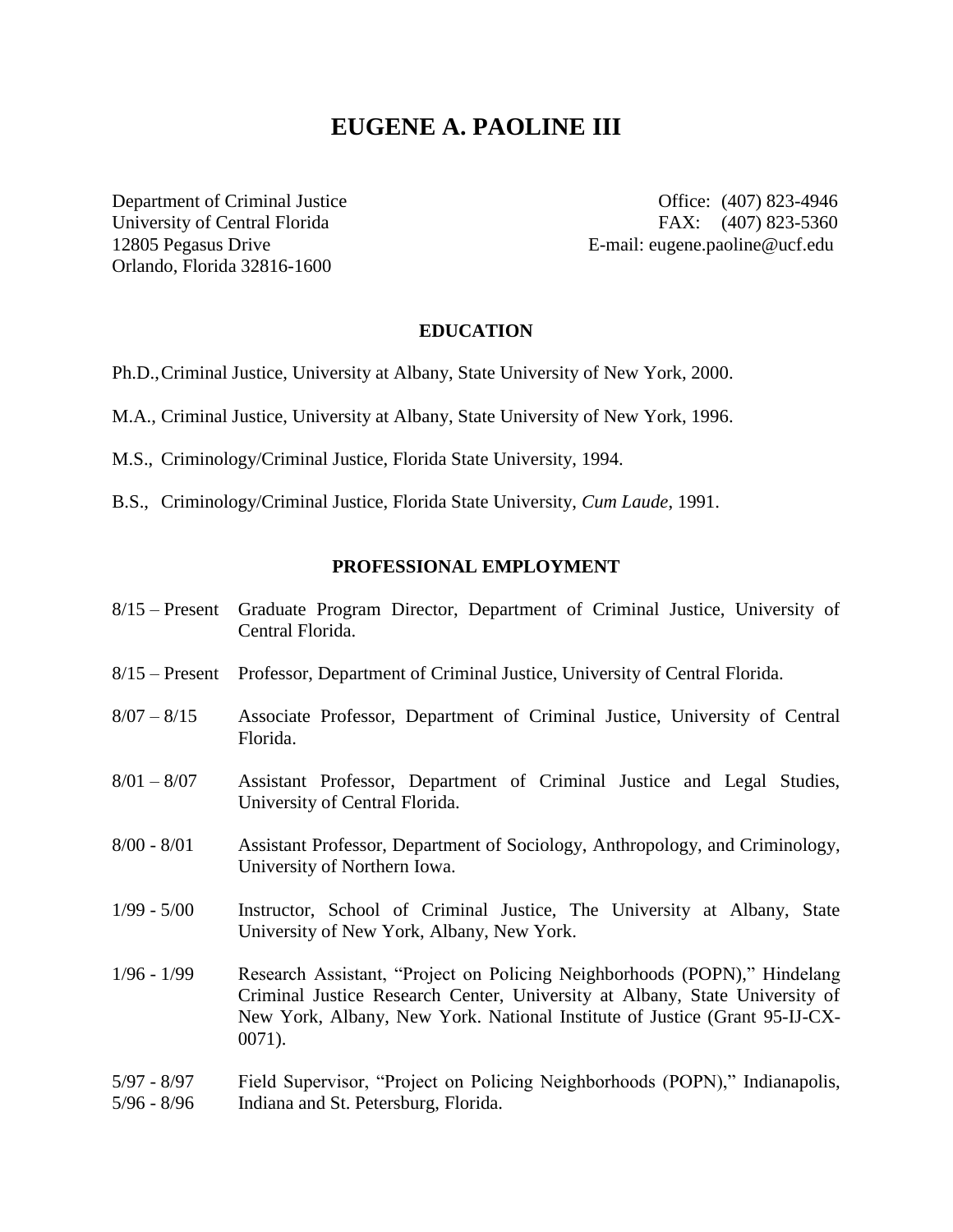#### **RESEARCH**

### **Journal Articles**

- Paoline, Eugene A. III and Jacinta M. Gau (Forthcoming). "Police Occupational Culture: Testing the Monolithic Model." *Justice Quarterly*.
- Gau, Jacinta M. and Eugene A. Paoline III (Forthcoming). "Officer Race, Role Orientation, and Cynicism toward Citizens." *Justice Quarterly*.
- Paoline, Eugene A. III, Jacinta M. Gau, and William Terrill (Forthcoming). "Race and the Police Use of Force Encounter in the United States." *British Journal of Criminology*.
- Paoline, Eugene A. III, Eric G. Lambert, Nancy L. Hogan, and Linda D. Keena (Forthcoming). "The Effects of the Workplace on Jail Staff: The Issue of Perceptions of Pay Fairness." *Corrections: Policy, Practice and Research*.
- Terrill, William, Eugene A. Paoline III, and Jason R. Ingram (Forthcoming). "Beyond the Final Report: A Research Note on the *Assessing Police Use of Force Policy & Outcomes* Project." *Policing: An International Journal of Police Strategies & Management*.
- Moreto, William D., Jacinta M. Gau, Eugene A. Paoline III, Rohit Singh, Michael Belecky, and Barney Long (Forthcoming). "Occupational Motivation and Intergenerational Linkages of Rangers in Asia." *Oryx: The International Journal of Conservation*.
- Lambert, Eric G., Jill Gordon, Eugene A. Paoline III, and Nancy L. Hogan (Forthcoming). "Workplace Demands and Resources as Antecedents of Jail Officer Perceived Danger at Work." *Journal of Crime & Justice*.
- Terrill, William and Eugene A. Paoline III (2017). "Police Use of Less Lethal Force: Does Administrative Policy Matter?" *Justice Quarterly*. 34(2): 193-216.
- Lambert, Eric G., Nancy L. Hogan, and Eugene A. Paoline III (2016). "Differences in the Predictors of Job Stress and Job Satisfaction for Black and White Jail Staff." *Corrections: Policy, Practice and Research*. 1(1): 1-19.
- Paoline, Eugene A. III, Eric G. Lambert, and Nancy L. Hogan (2015). "Job Stress and Job Satisfaction among Jail Staff: Exploring Gendered Effects." *Women & Criminal Justice*. 25 (4): 339-359.
- Terrill, William and Eugene A. Paoline III (2015). "Citizen Complaints as Threats to Police Legitimacy: The Role of Officers' Occupational Attitudes." *Journal of Contemporary Criminal Justice*. 31(2): 192-211.
- Paoline, Eugene A. III, William Terrill, and Michael T. Rossler (2015). "Higher Education, College Degree Major, and Police Occupational Attitudes." *Journal of Criminal Justice Education*. 26(1): 49-73.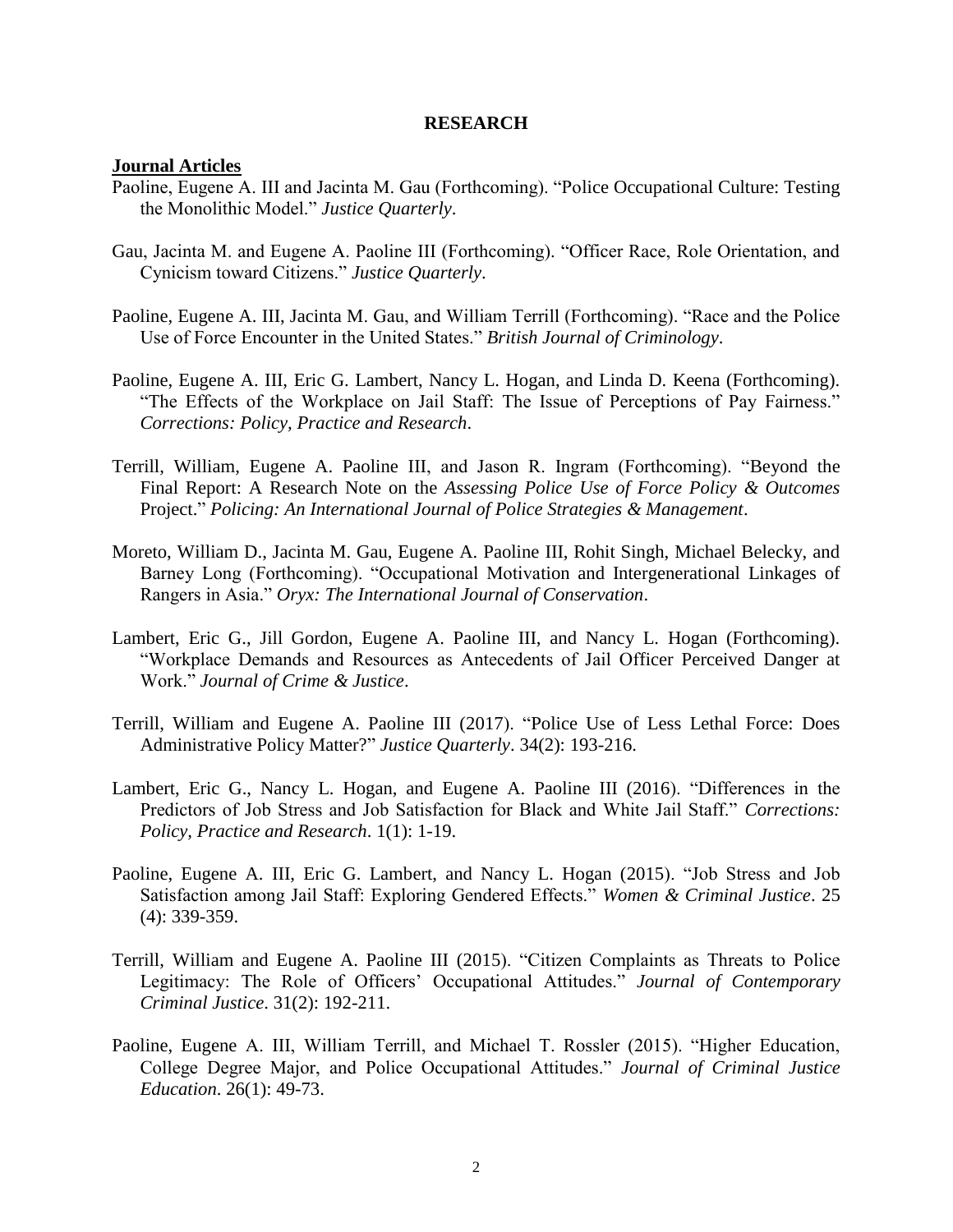- Terrill, William, Michael T. Rossler, and Eugene A. Paoline III (2014). "Police Service Delivery and Responsiveness in a Period of Economic Instability." *Police Practice & Research: An International Journal*. 15(6): 490-504.
- Ingram, Jason R., Robert R. Weidner, Eugene A. Paoline III, and William Terrill (2014). "Supervisory Influences on Officers' Perceptions of Less Lethal Force Policy: A Multilevel Analysis." *Policing: An International Journal of Police Strategies & Management*. 37 (2): 355-372.
- Ingram, Jason R., Eugene A. Paoline III, and William Terrill (2013). "A Multilevel Framework for Understanding Police Culture: The Role of the Workgroup." *Criminology*. 51(2): 365-397.
- Terrill, William and Eugene A. Paoline III (2013). "Less Lethal Force Policy and Police Officer Perceptions: A Multisite Examination." *Criminal Justice & Behavior*. 40(10): 1109-1130.
- Terrill, William and Eugene A. Paoline III (2013). "Examining Less Lethal Force Policy and the Force Continuum: Results from a National Use of Force Study." *Police Quarterly*. 16(1): 38- 65.
- Gau, Jacinta M., William Terrill, and Eugene A. Paoline III (2013). "Looking Up: Explaining Police Promotional Aspirations." *Criminal Justice & Behavior*. 40(3): 247-269.
- Paoline, Eugene A. III and Eric G. Lambert (2012). "Exploring Potential Consequences of Job Involvement Among Jail Staff." *Criminal Justice Policy Review*. 23(2): 231-253.
- Paoline, Eugene A. III, William Terrill, and Jason R. Ingram (2012). "Police Use of Force and Officer Injuries: Comparing Conducted Energy Devices (CEDs) to Hands and Weapon Based Tactics." *Police Quarterly*. 15(2): 115-136
- Paoline, Eugene A. III and Eric G. Lambert (2012). "The Issue of Control in Jail: The Effects of Professionalism, Detainee Control, and Administrative Support on Job Stress, Job Satisfaction, and Organizational Commitment Among Jail Staff." *American Journal of Criminal Justice*. 37(2): 179-199.
- Terrill, William and Eugene A. Paoline III (2012). "Conducted Energy Devices (CEDs) and Citizen Injuries: The Shocking Empirical Reality." *Justice Quarterly*. 29(2): 153-182.
- Lambert, Eric G. and Eugene A. Paoline III (2012). "Exploring Potential Antecedents of Job Involvement: An Exploratory Study Among Jail Staff." *Criminal Justice & Behavior*. 39(3): 264-286.
- Paoline, Eugene A. III and William Terrill (2011). "Police Use of Force: Varying Perspectives." *Journal of Crime & Justice*. 34(3): 159-162.
- Paoline, Eugene A. III and William Terrill (2011). "Listen to Me: Police Officers' Views of Appropriate Use of Force." *Journal of Crime & Justice*. 34(3): 178-189.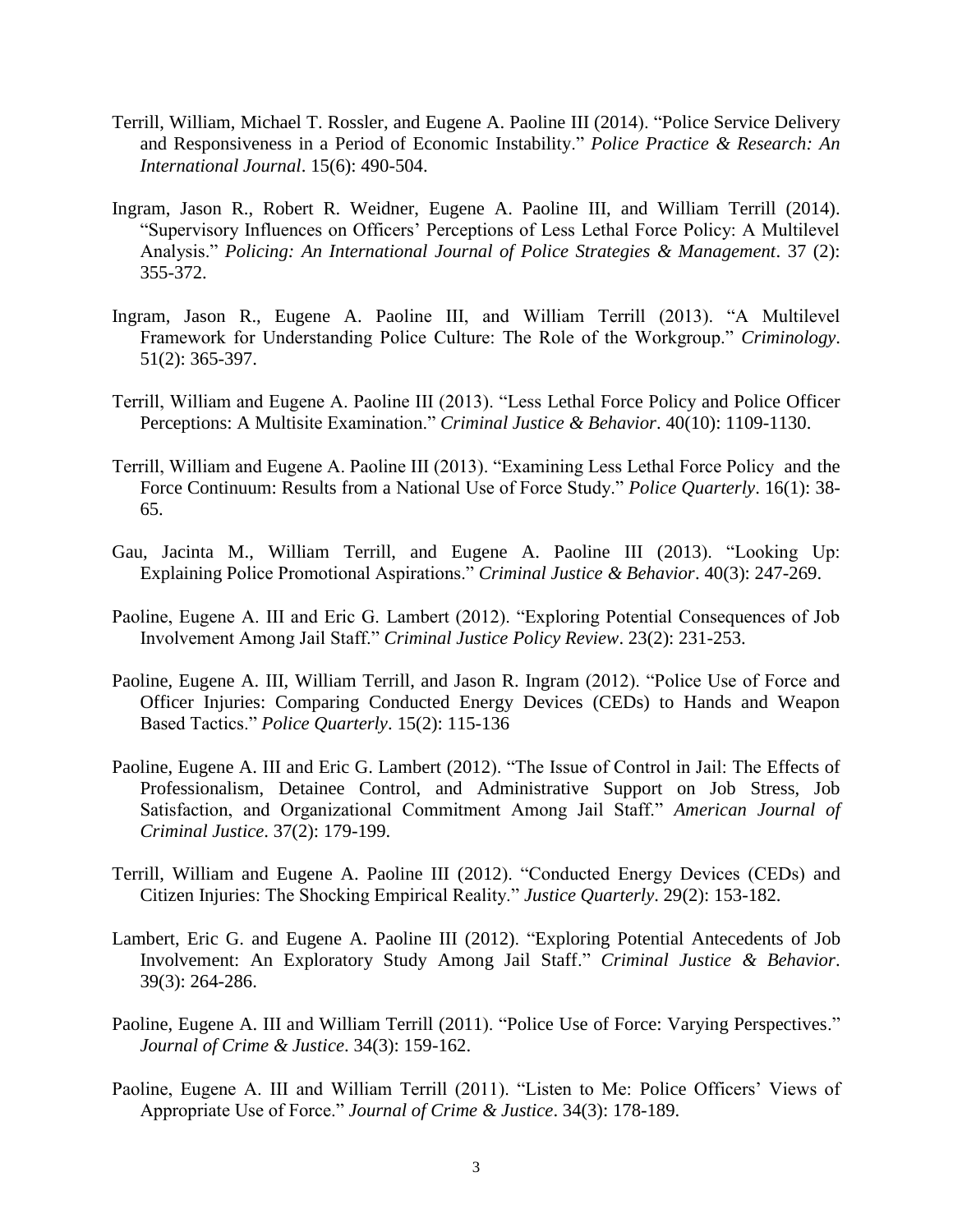- Lambert, Eric G. and Eugene A. Paoline III (2010). "Take This Job and Shove it: An Exploratory Study of Turnover Intent Among Jail Staff." *Journal of Criminal Justice*. 38(2): 139-148.
- Lambert, Eric G. and Eugene A. Paoline III (2008). "The Influence of Individual, Job, and Organizational Characteristics on Correctional Staff Job Stress, Job Satisfaction, and Organizational Commitment." *Criminal Justice Review*. 33(4): 541-564.
- Terrill, William, Eugene A. Paoline III, and Jason R. Ingram (2008). "Nonlethal Use-of-Force Policy: Perceptions from the Front Line." *Law Enforcement Executive Forum*. 8(4): 7-19.
- Lambert, Eric G., Nancy L. Hogan, Eugene A. Paoline III, and Michael T. Stevenson (2008). "I Want to Know and I Want to be Part of It: The Impact of Instrumental Communication and Integration on Private Prison Staff." *Journal of Applied Security Research*. 3(2): 205-229.
- Applegate, Brandon K. and Eugene A. Paoline III (2007). "Jail Officers' Perceptions of the Work Environment in Traditional Versus New Generation Facilities." *American Journal of Criminal Justice*. 31(2): 64-80.
- Terrill, William and Eugene A. Paoline III (2007). "Non-Arrest Decision Making in Police-Citizen Encounters." *Police Quarterly*. 10(3): 308-331.
- Paoline, Eugene A. III and William Terrill (2007). "Police Education, Experience, and the Use of Force." *Criminal Justice & Behavior*. 34(2): 179-196.
- Terrill, William and Eugene A. Paoline III (2007). "Force Continuums: Moving Beyond Speculation and Toward Empiricism." *Law Enforcement Executive Forum*. 7(4): 27-31.
- Lambert, Eric G., Eugene A. Paoline III, Nancy L. Hogan, David N. Baker (2007). "Gender Similarities and Differences in Correctional Staff Work Attitudes and Perceptions of the Work Environment." *Western Criminology Review*. 8(1): 16-31.
- Paoline, Eugene A. III, Eric G. Lambert, and Nancy L. Hogan (2006). "A Calm and Happy Keeper of the Keys: The Impact of ACA Views, Relations with Coworkers, and Policy Views on the Job Stress and Job Satisfaction of Jail Staff." *The Prison Journal*. 86(2): 182-205.
- Lambert, Eric G., Eugene A. Paoline III, and Nancy L. Hogan (2006). "The Impact of Centralization and Formalization on Correctional Staff Job Satisfaction and Organizational Commitment." *Criminal Justice Studies: A Critical Journal of Crime, Law and Society*. 19(1): 23-44.
- Lambert, Eric G., Nancy L. Hogan, Eugene A. Paoline III, and Alan Clarke (2005). "The Impact of Role Stressors on Job Stress, Job Satisfaction and Organizational Commitment Among Private Prison Staff." *Security Journal*. 18(4): 33-50.
- Paoline, Eugene A. III and William Terrill (2005). "The Impact of Police Culture on Traffic Stop Searches: An Analysis of Attitudes and Behavior." *Policing: An International Journal of Police Strategies & Management*. 28 (3): 455-472.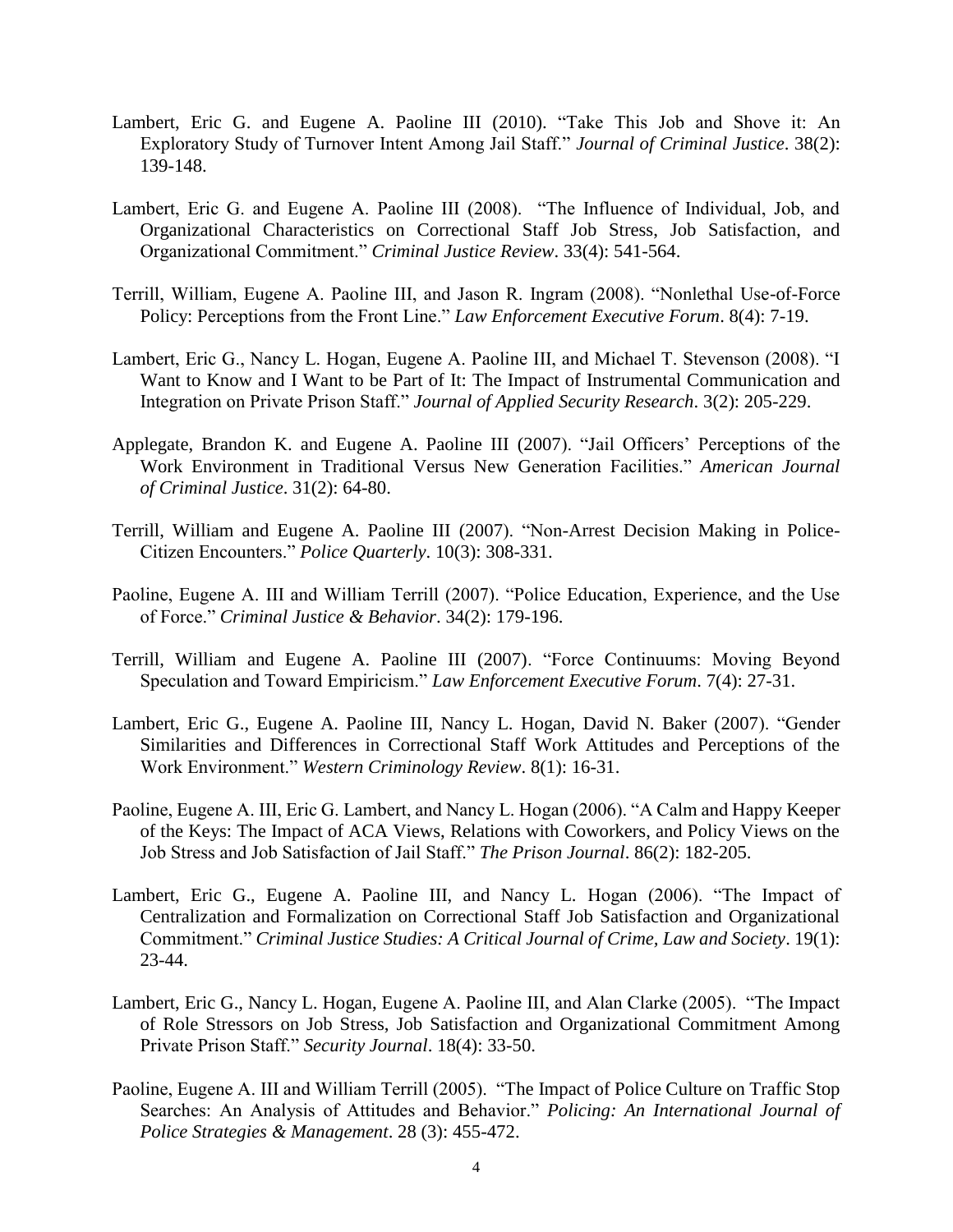- Lambert, Eric G., Nancy L. Hogan, Eugene A. Paoline III, and David Baker (2005). "The Good Life: The Impact of Job Satisfaction and Occupational Stressors on Correctional Staff Life Satisfaction - An Exploratory Study." *Journal of Crime & Justice*. 28(2): 1-26.
- Lanier, Mark and Eugene A. Paoline III (2005). "Expressed Needs and Behavioral Risk Factors of HIV Positive Inmates." *International Journal of Offender Therapy and Comparative Criminology*. 49(5): 561-573.
- Bernard, Thomas J., Eugene A. Paoline III, and Paul Pare (2005). "Criminal Justice and General Systems Theory." *Journal of Criminal Justice*. 33(3): 203-211. Reprinted in Peter B. Kraska and John J. Brent (eds.)(2011). *Theorizing Criminal Justice: Eight Essential Orientations*. Long Grove, Illinois: Waveland Press, Inc.
- Lambert, Eric G. and Eugene A. Paoline III (2005). "The Impact of Medical Issues on the Job Stress and Job Satisfaction of Jail Staff." *Punishment and Society*. 7(3): 259-275.
- McCluskey, John D., William Terrill, and Eugene A. Paoline III (2005). "Peer Group Aggressiveness and the Use of Coercion in Police-Suspect Encounters." *Police Practice & Research: An International Journal*. 6(1): 19-37
- Paoline, Eugene A. III and William Terrill (2004). "Women Police Officers and the Use of Coercion." *Women & Criminal Justice*. 15: 97-119
- Paoline, Eugene A. III (2004). "Shedding Light on Police Culture: An Examination of Officers' Occupational Attitudes." *Police Quarterly*. 7(2): 205-236.
- Lambert, Eric G., K. Michael Reynolds, Eugene A. Paoline III, and R. Cory Watkins (2004). "The Effects of Work Stressors and Pay Perceptions on Jail Staff Job Satisfaction." *Journal of Crime & Justice*. 27(1): 1-32.
- Paoline, Eugene A. III and John J. Sloan III (2003). "Variability in the Organizational Structure of Contemporary Campus Law Enforcement Agencies: A National Level Analysis." *Policing: An International Journal of Police Strategies & Management*. 26(4): 612-639.
- Paoline, Eugene A. III (2003). "Taking Stock: Toward a Richer Understanding of Police Culture." *Journal of Criminal Justice*. 31(3): 199-214.
- Terrill, William, Eugene A. Paoline III, and Peter K. Manning (2003). "Police Culture and Coercion." *Criminology*. 41(4): 1003-1034.

Paoline, Eugene A. III, Stephanie M. Myers, and Robert E. Worden (2000). "Police Culture, Individualism, and Community Policing: Evidence from Two Departments." *Justice Quarterly*. 17(3): 575-605. Reprinted in Chris W. Eskridge (ed.) (2004). *Criminal Justice Concepts and Issues: An Anthology*. Los Angeles, California: Roxbury Publishing Company.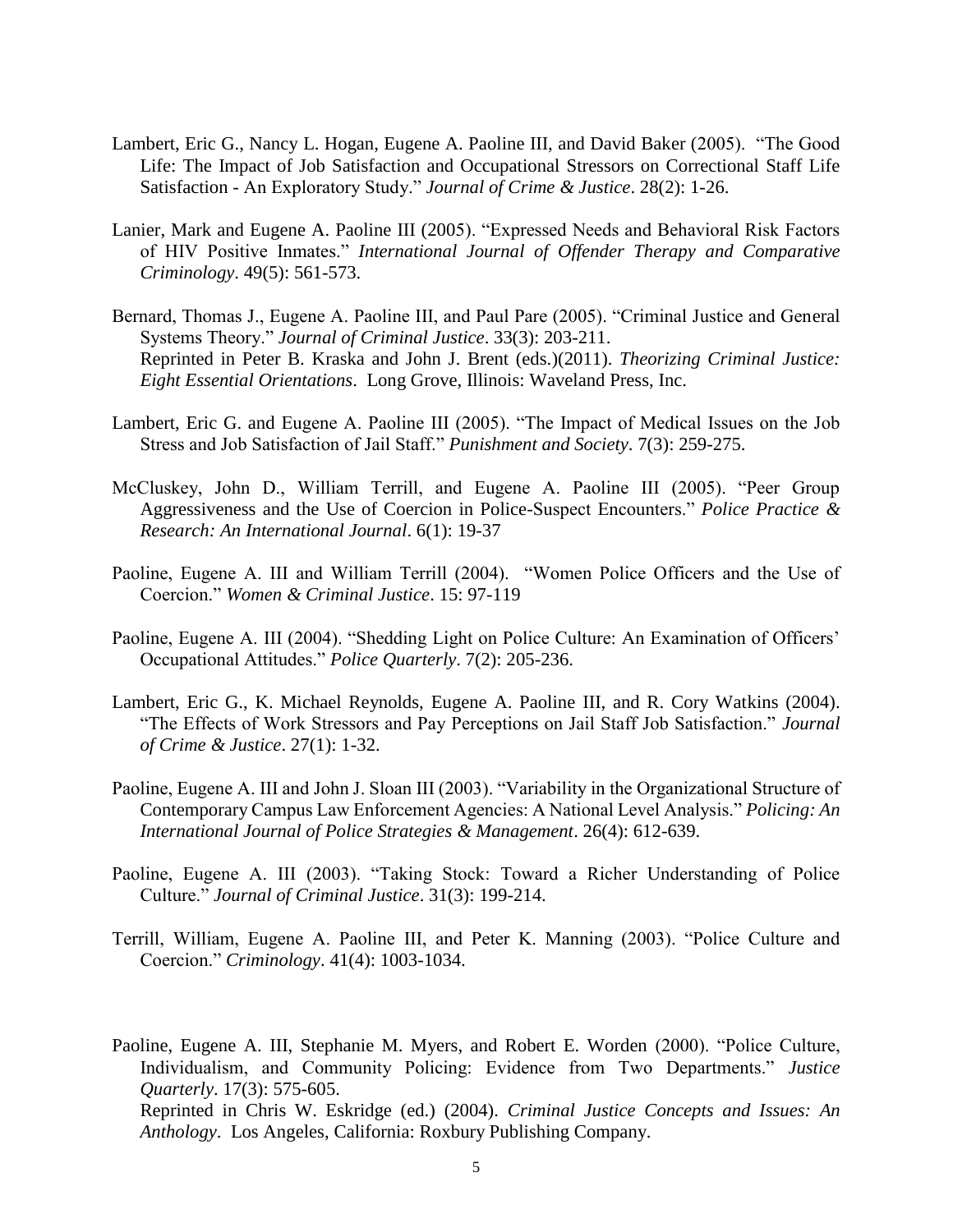### **Grants & Contracts**

- Co-principal Investigator (with Robert E. Worden, Sarah J. McLean, Christopher J. Harris, and KiDeuk Kim). "Police Early Intervention Systems: The State of the Art"; \$486,485 from the *National Institute of Justice* (Grant 2013-IJ-CX-0018), January, 2014 - Dec, 2016.
- Co-principal Investigator (with William Terrill). "Assessing Police Use of Force Policy and Outcomes"; \$376,255 from the *National Institute of Justice* (Grant 2005-IJ-CX-0055), January, 2006 - May, 2010.
- Co-principal Investigator (with Kenneth M. Reynolds and Cory Watkins). "Orange County Jail Personnel Study"; \$15,490 from the *Orange County Jail Oversight Commission*, November, 2001 - April, 2002.

## **Books**

Paoline, Eugene A. III and William Terrill (2014). *Police Culture: Adapting to the Strains of the Job*. Durham, NC: Carolina Academic Press.

Reviewed (by Frank Fuller & Howard Smith) in *Criminal Justice Review*. 26(2): 464-465. Reviewed (by Michael J. Jenkins) in *Rutger's Criminal Law and Criminal Justice Books.* July, 2014.

Reviewed (by Colin Atkinson) in *Policing and Society: An International Journal of Research and Policy* (forthcoming).

Paoline, Eugene A. III (2001). *Rethinking Police Culture: Officers' Occupational Attitudes*. New York, New York: LFB Scholarly Publishing Company LLC. Reviewed (by John Crank) in *Criminal Justice Review*. 26(2): 285-286.

# **Book Chapters**

- Terrill, William, Eugene A. Paoline, III, and Jacinta M. Gau (2016). "Three Pillars of Police Legitimacy: Procedural Justice, Use of Force, and Occupational Culture." In M. Deflam (Ed.), *The Politics of Policing: Between Force and Legitimacy* (59-76). Bingley, UK: Emerald.
- Paoline, Eugene A. III and John J. Sloan, III (2013). "Community- Oriented Policing (COP) on College Campuses: New Directions?" In Bonnie Fisher and John J. Sloan (Eds.), *Campus Crime: Legal, Social, and Policy Perspectives* (pp. 324-342). Springfield, IL: Charles C. Thomas, LTD.
- Terrill, William and Eugene A. Paoline III (2010). "Non-Lethal Force by Police: The Various Lenses by Which Appropriateness is Assessed." In Joseph B. Kuhns and Johannes Knutsson (Eds.), *Policing Around the World: Police Use of Force, Firearms, and Non-Lethal Weapons* (pp. 6-13). Westport, CT: Praeger-Greenwood-PSI.
- Paoline, Eugene A. III and Suzanne G. Devlin (2009). "Hillsborough County, Florida." In Edward R. Maguire and William Wells (Eds.), *Implementing Community Policing: Lessons from 12 Cities*. Washington, DC: U.S. Department of Justice.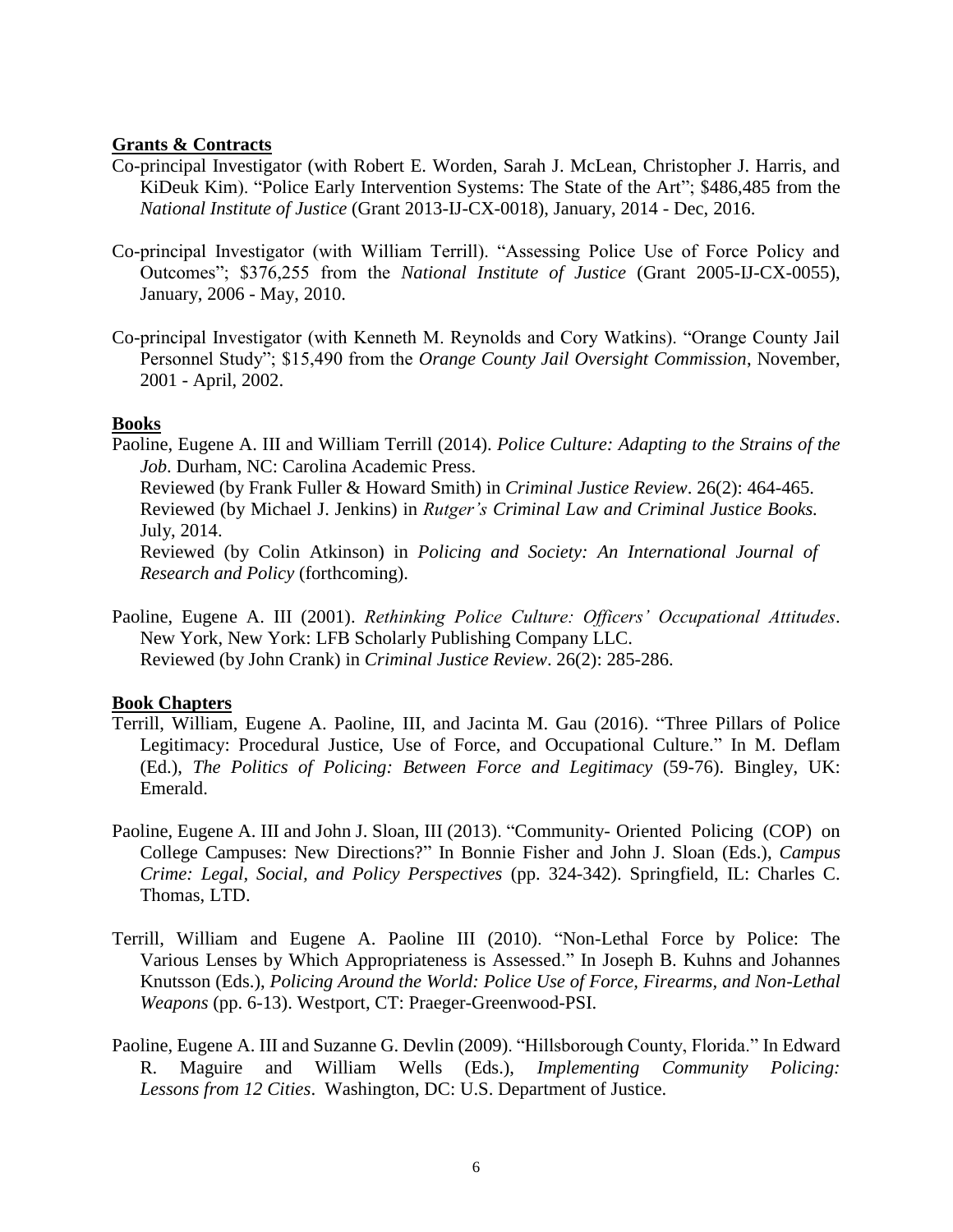Paoline, Eugene A. III (2006). "The Myth of a Monolithic Police Culture." In Robert Bohm and Jeffrey Walker's *Demystifying Crime and Criminal Justice* (pp. 81-88). California: Roxbury Publishing Company.

# **Encyclopedia Entries**

Paoline, Eugene A. III (2014). "Police Culture." In J. Bruinsma and D. Weisburd's (eds). *Encyclopedia of Criminology and Criminal Justice.* New York: Springer.

# **Book Reviews**

Review of Edward R. Maguire (2003). *Organizational Structure in American Police Agencies: Context, Complexity, and Control* (Albany, New York: State University of New York Press). *Policing: An International Journal of Police Strategies & Management* (2006). 29(1): 182- 184.

# **Research Reports**

- Terrill, William, Eugene A. Paoline III, and Jason Ingram (2011). *Assessing Police Use of Force Policy and Outcomes*. Final Report to the National Institute of Justice (Grant 2005-IJ-CX-0055). Washington, DC: U.S. Department of Justice.
- Reynolds, Michael K., Eugene A. Paoline III, and Cory Watkins (2002). *Orange County Corrections Department Personnel Survey Report*. Report to the Orange County Jail Oversight Commission (Grant18-65-809). Orlando, Florida, University of Central Florida.
- Paoline, Eugene A. III, Stephanie M. Myers, and Robert E. Worden (1999). *Police Culture, Individualism, and Community Policing: Evidence from Two Police Departments*. Report to the National Institute of Justice (Grant 95-IJ-CX-0071). Albany, NY: Hindelang Criminal Justice Research Center, University at Albany.

# **Invited Presentations**

- Paoline, Eugene A. III. "Conducted Energy Devices (CEDs) and Injuries." Department of Criminology, University of South Florida, Orlando, Florida, January, 2012.
- Terrill, William and Eugene A. Paoline III. "Conducted Energy Devices (CEDs) and Injuries: An Empirical Examination." National Institute of Justice Conference, Washington, DC, June, 2010.
- Paoline, Eugene A. III. "A Multimethod Study of Police Use of Force." College of Health and Public Affairs, University of Central Florida, Orlando, Florida, October, 2008.
- Terrill, William and Eugene A. Paoline III. "Assessing Police Use of Force Policy and Outcomes." National Institute of Justice Conference, Washington, DC, June, 2008.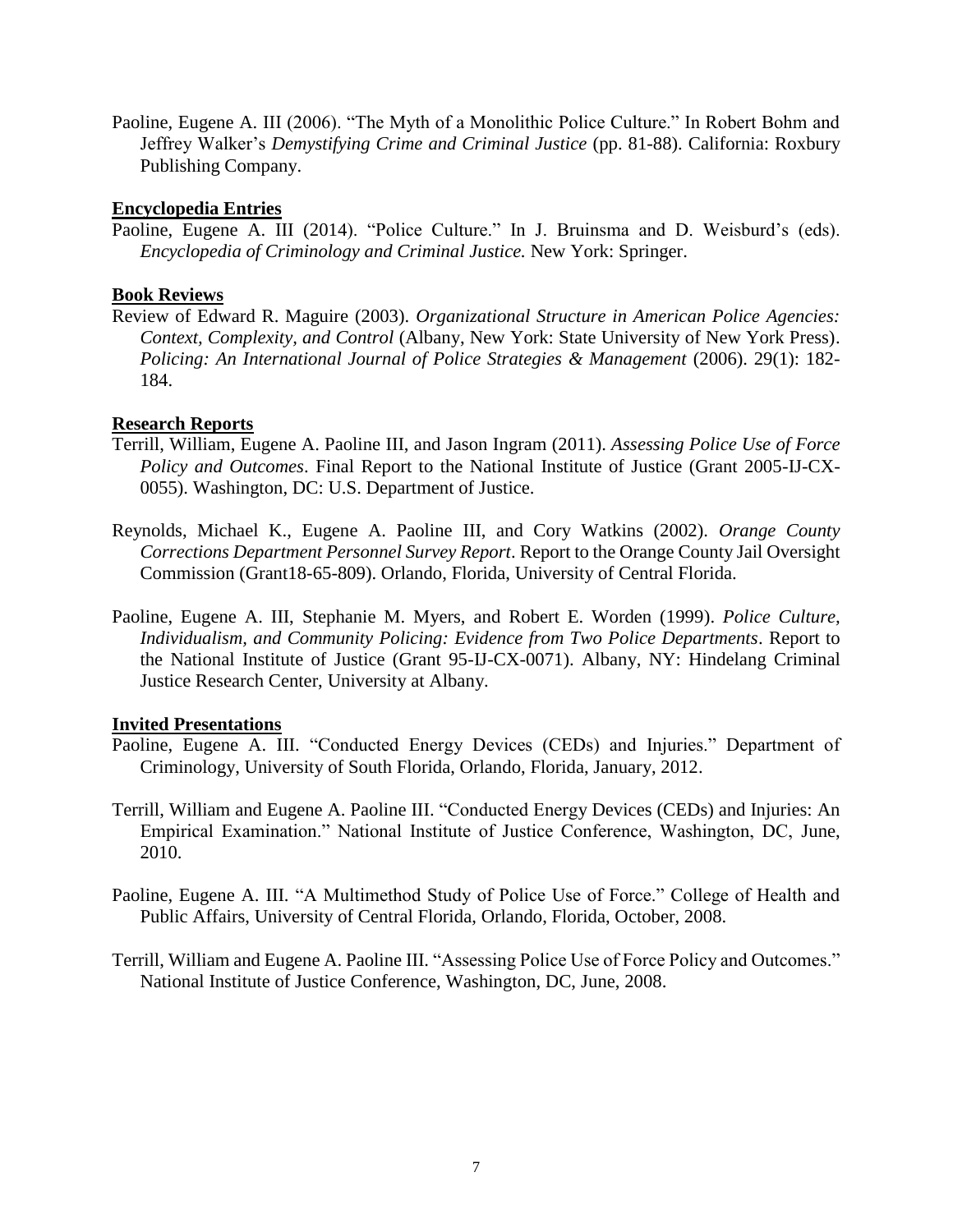## **Consulting**

- Consultant, "The Role of Community Policing in the Occupy Movement Tampa Police Department (TPD), Tampa, Florida," American University, Office of Community Oriented Policing Services, January, 2014.
- Certified Study Reviewer, "Crime Solutions," Office of Justice Programs, U.S. Department of Justice, April, 2011 – present.
- Consultant, "National Study of Police Innovation Hillsborough County Sheriff's Office (HCSO), Hillsborough County, Florida," George Mason University, U.S. Department of Justice, December, 2002.
- Consultant, "National Study of Police Innovation Albany Police Department (APD), Albany, New York," University of Nebraska at Omaha, U.S. Department of Justice, June, 2000.

## **Professional Conference Papers**

- Paoline, Eugene A. III, William Terrill, and Logan Somers. "A Multisite Examination of Police Use of Force Mindset on Street-Level Behavior." Paper presented at the annual meeting of the Academy of Criminal Justice Sciences, Kansas City, MO, 2017.
- Moreto, William, Jacinta M. Gau, Eugene A. Paoline III. "Ranger Perceptions in Asia." Paper presented at the annual meeting of the Academy of Criminal Justice Sciences, Kansas City, MO, 2017.
- Paoline, Eugene A. III and Jacinta M. Gau. "Police Occupational Culture: Testing the Monolithic Model." Paper presented at the annual meeting of the Southern Criminal Justice Association, Savannah, GA, 2016.
- Paoline, Eugene A. III, Robert E. Worden, Sarah J. McLean, and Julie Krupa. "Varieties of Police Early Intervention: The Structure of Contemporary EI Systems." Paper presented at the annual meeting of the American Society of Criminology, Washington, DC, 2015.
- Lambert, Eric G., Eugene A. Paoline III, Nancy Hogan, James B. Wells, Kevin I Minor, and Marie Griffin. "Correlates of Role Strain Among Jail Staff." Paper presented at the annual meeting of the American Society of Criminology, Washington, DC, 2015.
- Paoline, Eugene A. III and William Terrill. "Citizen Complaints as Threats to Police Legitimacy: The Role of Officers' Occupational Attitudes." Paper presented at the annual meeting of the Academy of Criminal Justice Sciences, Orlando, FL, 2015.
- Lambert, Eric, Eugene A. Paoline III, Nancy Hogan, Kevin I. Minor, James B. Wells, and Shannon Barton-Bellessa. "Correlates of Perceived Dangerousness among Jail Staff." Paper presented at the annual meeting of the Academy of Criminal Justice Sciences, Orlando, FL, 2015.
- Paoline, Eugene A. III, Eric Lambert, Nancy Hogan, Marie Griffin, and Bitna Kim. "A Career and Life Stage Analysis of Jail Staff Outcomes." Paper presented at the annual meeting of the Academy of Criminal Justice Sciences, Orlando, FL, 2015.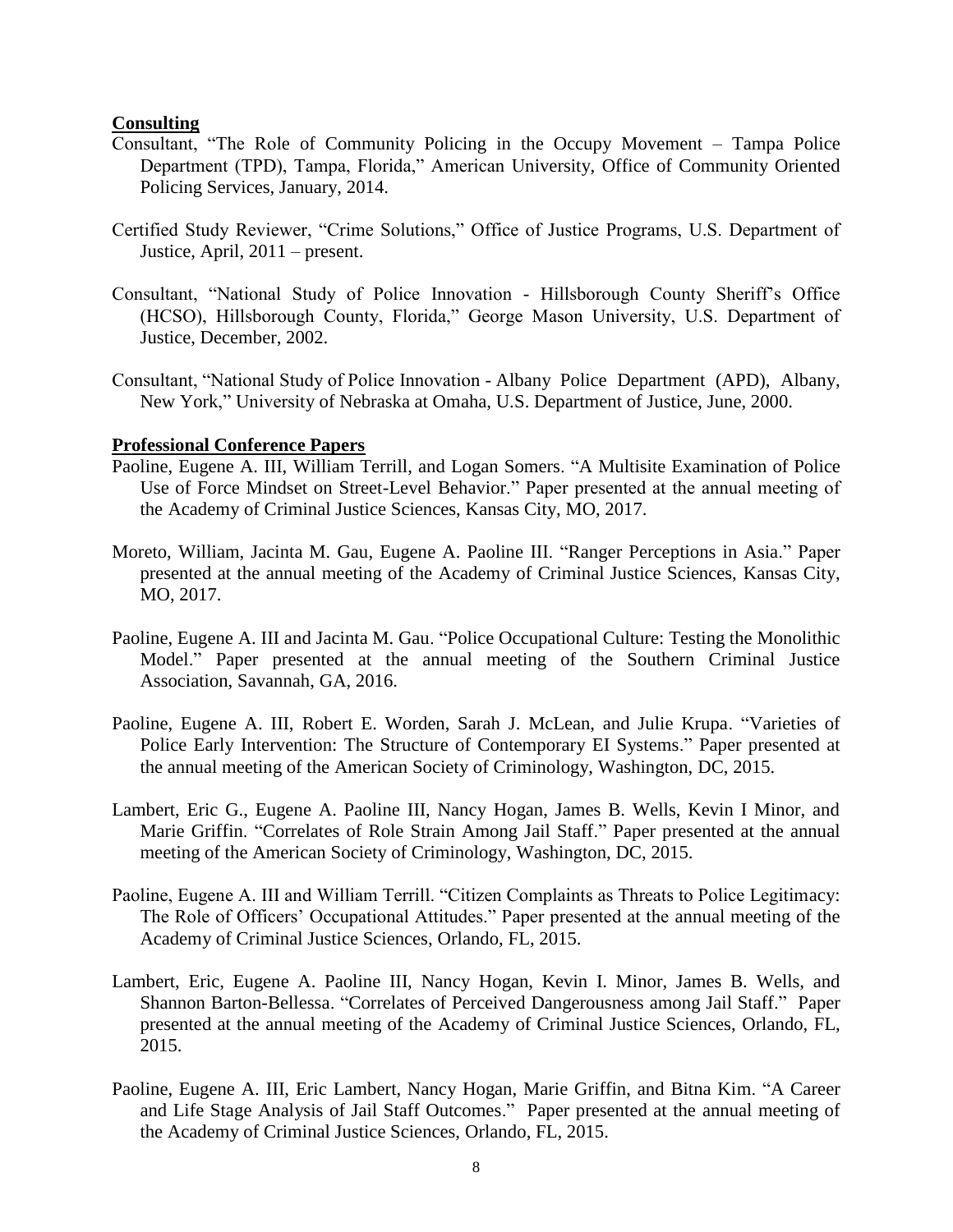- Terrill, William, Eugene A. Paoline III, and Michael Rossler. "Higher Education and Police Officers' Perceptions of their Work Environment." Paper presented at the annual meeting of the American Society of Criminology, Atlanta, Georgia, 2013.
- Weidner, Robert, Jason Ingram, Eugene A. Paoline III, and William Terrill. "Supervisory Influences and Less-Lethal Force Policies: Examining the Sergeant-Officer Attitudinal Relationship." Paper presented at the annual meeting of the Academy of Criminal Justice Sciences, New York, NY, 2012.
- Terrill, William and Eugene A. Paoline III. "Police Use of Force Practices and Policies: A Multi-City Examination." Paper presented at the annual meeting of the American Society of Criminology, Philadelphia, Pennsylvania, 2009.
- Paoline, Eugene A. III and Heidi S. Bonner. "Patrol Officers' Perceptions of Non-Lethal Force Policies: Assistance, Restrictiveness, and Guidance." Paper presented at the annual meeting of the American Society of Criminology, St. Louis, Missouri, 2008.
- Terrill, William and Eugene A. Paoline III. "Police Use of Force Policy Types: Results from a National Agency Survey." Paper presented at the annual meeting of the American Society of Criminology, Los Angeles, California, 2006.
- Applegate, Brandon K. and Eugene A. Paoline III. "Jail Staff Perceptions of the Work Environment: Traditional Versus Direct Supervision." Paper presented at the annual meeting of the Academy of Criminal Justice Sciences, Baltimore, MD, 2006.
- Terrill, William and Eugene A. Paoline III. "Police Discretion: Examining Inaction." Paper presented at the annual meeting of the American Society of Criminology, Toronto, Canada, 2005.
- Lambert, Eric G., Michael Bryant, Eugene A. Paoline III, and Nancy Hogan. "The Good Life: The Issue of Life Satisfaction for Correctional Staff and the Impact of Job Satisfaction and Occupational Stressors - An Exploratory Study." Paper presented at the annual meeting of the Midwest Criminal Justice Association, Chicago, IL, 2004
- Paoline, Eugene A. III. "Patrol Officer Background Characteristics, Occupational Attributes, and Police Culture." Paper presented at the annual meeting of the Academy of Criminal Justice Sciences, Las Vegas, NV, 2004.
- Lambert, Eric G. and Eugene A. Paoline III. "The Impact of Centralization and Formalization on Correctional Staff Job Satisfaction." Paper presented at the annual meeting of the Academy of Criminal Justice Sciences, Boston, MA, 2003.
- Paoline, Eugene A. III. "An Empirical Examination of Attitudinal Fragmentation in Police Culture." Paper presented at the annual meeting of the American Society of Criminology, Chicago, IL, 2002.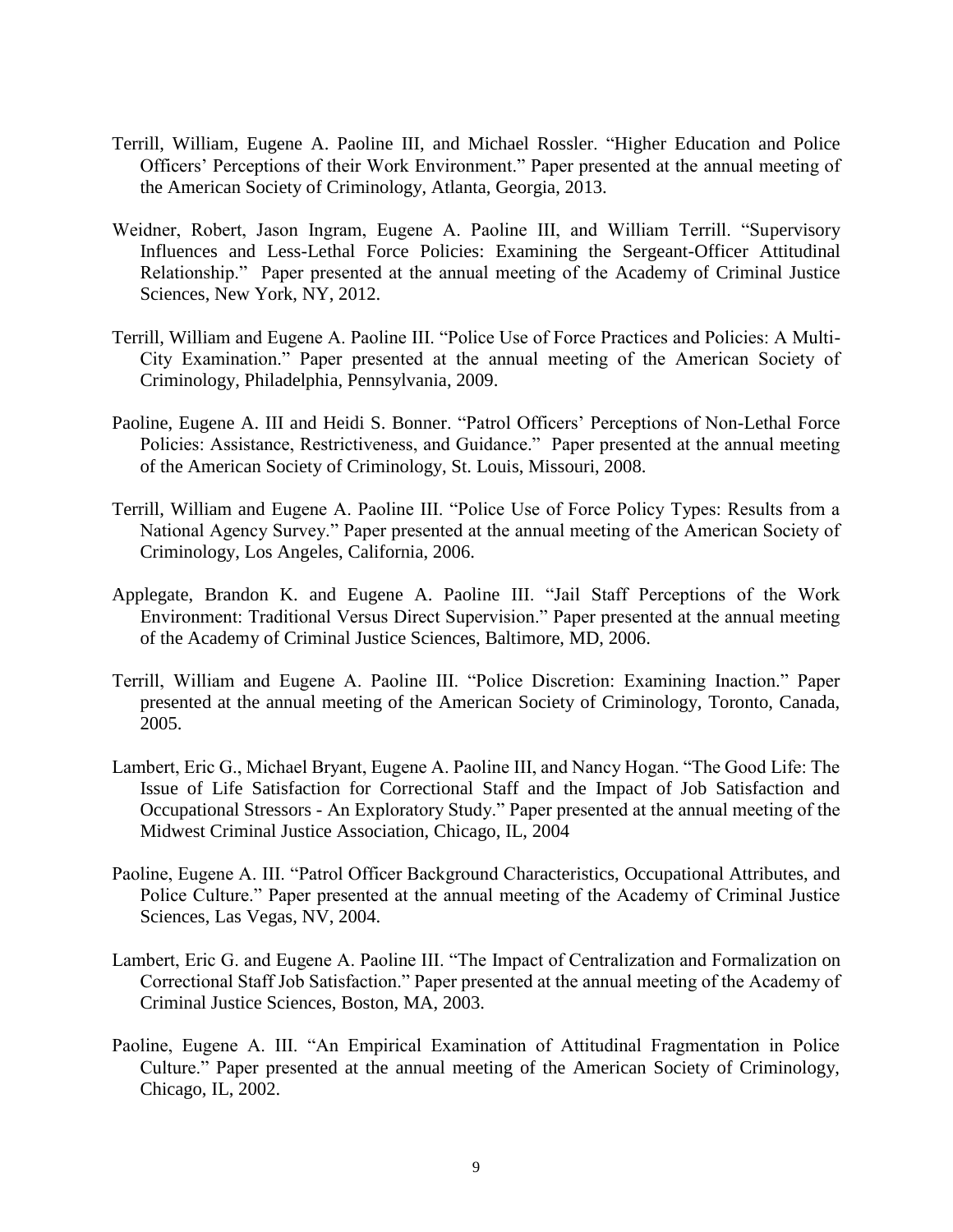- Reynolds, Kenneth M., Paoline, Eugene A. III, and Cory Watkins. "Correctional Staff Perspectives on the Work Environment: A Multidimensional Assessment." Paper presented at the annual meeting of the American Society of Criminology, Chicago, IL, 2002.
- Paoline, Eugene A. III and John J. Sloan III. "Contemporary Campus Law Enforcement Agencies in the United States: Assessing Variability in Organizational Structures." Paper presented at the annual meeting of the American Society of Criminology, Atlanta, GA, 2001.
- Terrill, William, Paoline, Eugene A. III, and Peter K. Manning. "Police Culture and Coercion." Paper presented at the annual meeting of the American Society of Criminology, Atlanta, GA, 2001.
- Bernard, Thomas J. and Eugene A. Paoline III. "Criminal Justice and General Systems Theory." Paper presented at the annual meeting of the American Society of Criminology, San Francisco, CA, 2000.
- Worden, Robert E., Stephanie M. Myers, and Eugene A. Paoline III. "Dimensions of Patrol Officers' Performance and Behavior: Conceptualization and Measurement." Paper presented at the annual meeting of the American Society of Criminology, San Francisco, CA, 2000.
- Worden, Robert E., Stephanie M. Myers, and Eugene A. Paoline III. "Police Behavior and Police Performance: Theory and Measurement." Paper presented at the annual meeting of the American Society of Criminology, Toronto, Canada, 1999.
- Paoline, Eugene A. III. "An Examination of Cultural Attitudes of Police." Paper presented at the annual meeting of the Academy of Criminal Justice Sciences, Orlando, FL, 1999.
- Myers, Stephanie M., Eugene A. Paoline III, and Robert E. Worden. "Patrol Officers' Characteristics, Attitudes, and Performance." Paper presented at the annual meeting of the American Society of Criminology, Washington DC, 1998.
- Paoline, Eugene A. III, Stephanie M. Myers, and Robert E. Worden. "Officer Background Characteristics and Outlooks." Paper Presented at the annual meeting of the American Society of Criminology, San Diego, CA, 1997.

# **TEACHING**

### **Courses Taught**

At the University of Central Florida:

Seminar in Criminal Justice Theory (Doctoral class) Police Socialization and Culture (Doctoral class) Foundations of Law Enforcement (Graduate class) Police Socialization and Culture (Master's class) Emergent Issues in Criminal Justice: Police Socialization and Culture (Scholar's Track) Police and Society Crime in America At the University of Northern Iowa: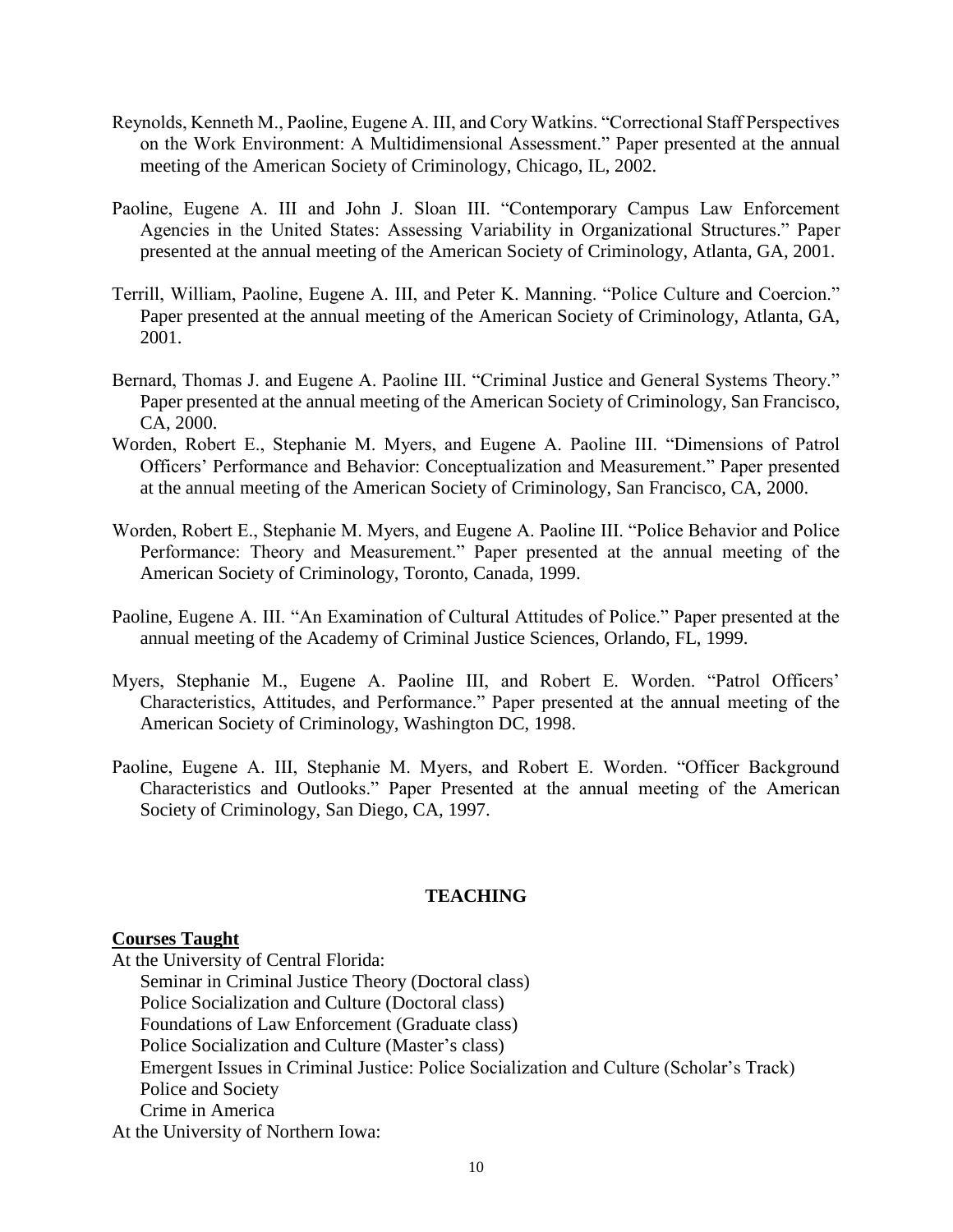The Sociology of Policing Police Socialization and Culture At the University at Albany, State University of New York: Policing in a Free Society Introduction to the Nature of Crime & Its Control Ideology and Crime Systematic Social Observation Introduction to Criminal Justice Administration

## **MEDIA INTERVIEWS**

*Orlando Sentinel* (Orlando, Florida), "New Documents Detail Bizarre Deputy-Involved Shooting as Investigation Continues," December 23, 2016.

*Austin American-Statesman* (Austin, Texas), "Austin Use-of-Force Cases Highlight Gap in Police Review," December 16, 2016.

*Orlando Sentinel* (Orlando, Florida), "Orlando Police Change Policy of Officers Shooting into Moving Vehicles," September 8, 2016.

*Orlando Sentinel* (Orlando, Florida), "Taser Use Down at Orlando Police Department, Other Local Agencies," June 7, 2016.

*FOX35 News* (Orlando, Florida), "Some Call for More Women in Policing," November 23, 2015.

*Orlando Sentinel* (Orlando, Florida), "UCF Professor to Study How Orlando Cops Use Force," November 10, 2015.

*The Daytona Beach News-Journal* (Daytona Beach, Florida), "No One in Florida Tracks Police Shootings," November 7, 2015.

*The Huffington Post*, "All Over the Country, Kids are Getting Shocked with Tasers and Sprayed with Chemicals in School," April 3, 2015.

*Let's Talk About It* (Miami, Florida), "A 16-year old Shot by the NYPD and a Community Outraged," March 13, 2013.

*The Daytona Beach News-Journal* (Daytona Beach, Florida), "Tasers in Schools a 'Non-Issue'," September 4, 2012.

*Central Florida Future/UCF Newspaper* (Orlando, Florida), "Stun Gun Use Protects Officers, Harms Suspects," June 20, 2012.

*Poughkeepsie Journal* (Poughkeepsie, New York), "Two Men Die: Do Tasers Kill?," June 17, 2012.